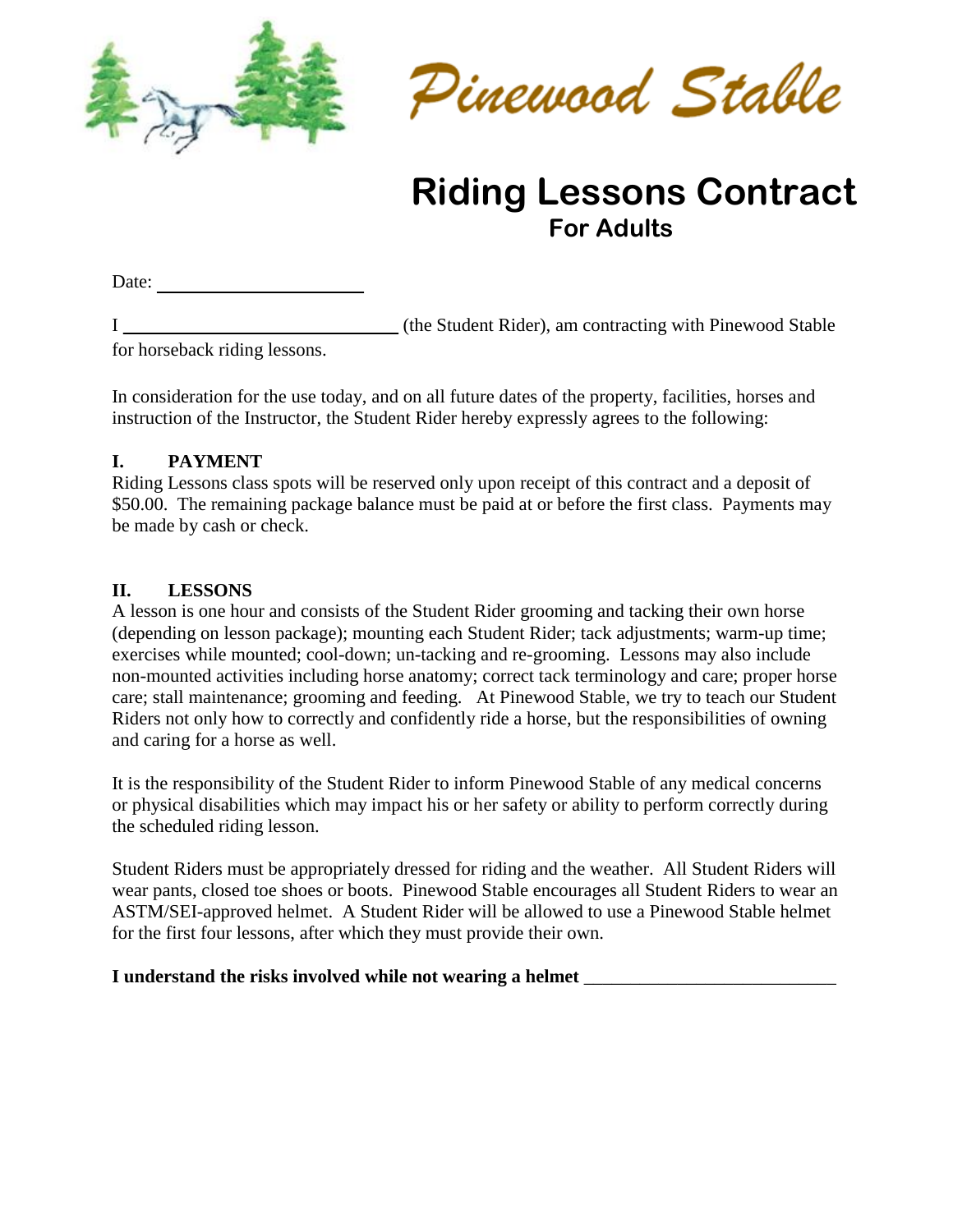#### **III. LESSON PACKAGES**

Pinewood Stable offers many different lesson packages to suit every rider's level of skill, ability and areas of interest. Please note that there is a rider weight limit of 250 lbs and this rule is strictly enforced.

#### **If you wish to continue with lessons, please let the office (not your instructor) know by your third lesson, otherwise your day and time will be given to another student!**

| <b>Learning to Ride – Private lessons</b><br>Individual lessons<br>4 lesson discount package                                                            | \$50.00 per single lesson<br>\$180.00 per student rider |
|---------------------------------------------------------------------------------------------------------------------------------------------------------|---------------------------------------------------------|
| <b>Family Group Lessons-4 week lesson program</b><br>Minimum of 3 students and max of 6 students.<br>Each student must fill out a separate registration | \$160.00 per student rider                              |
| <b>Western Games Lessons.</b> Student must have already passed basic riding lessons<br>Single lesson<br>4 lesson discount package                       | \$55.00 per single lesson<br>\$200.00 per student rider |
| <b>Therapeutic Riding Instruction</b>                                                                                                                   | <b>Contact Administration</b>                           |

#### **Private Lesson Make-up**

Private Lessons are pre-scheduled and Student Riders are required be punctual. If a Student Rider is late to the lesson, the lesson will not be extended. If the Student Rider is more than 20 minutes late, the lesson horse will be returned to its pasture, the lesson will be cancelled as unexcused and no make-up lesson will be given. If the lesson starts late due to the fault of the Riding Instructor, or Pinewood Stable, the lesson will be extended, if possible. In the alternative, the Student Rider will receive credit for the same length of time toward another lesson.

Absences will be excused only if notice is given to Pinewood Stable at least 24 hours in advance. Approved make-up lessons will be scheduled during the week of the missed lesson. Unexcused absences will not be made up and payment for the missed lesson will not be refunded.

#### **Group Lesson Make-up**

Group Lessons involve many people and tardiness affects everyone. Student Riders are required to be punctual. If a Student Rider is late to the lesson, the lesson will not be extended. If the Student Rider is more than 20 minutes late, the lesson horse will be returned to its pasture, the lesson will be cancelled. If the lesson starts late due to the fault of the Riding Instructor, or Pinewood Stable, the lesson will be extended, if possible. In the alternative, the Student Rider will receive credit for the same length of time toward another lesson.

Absences will not be excused or rescheduled for make-up.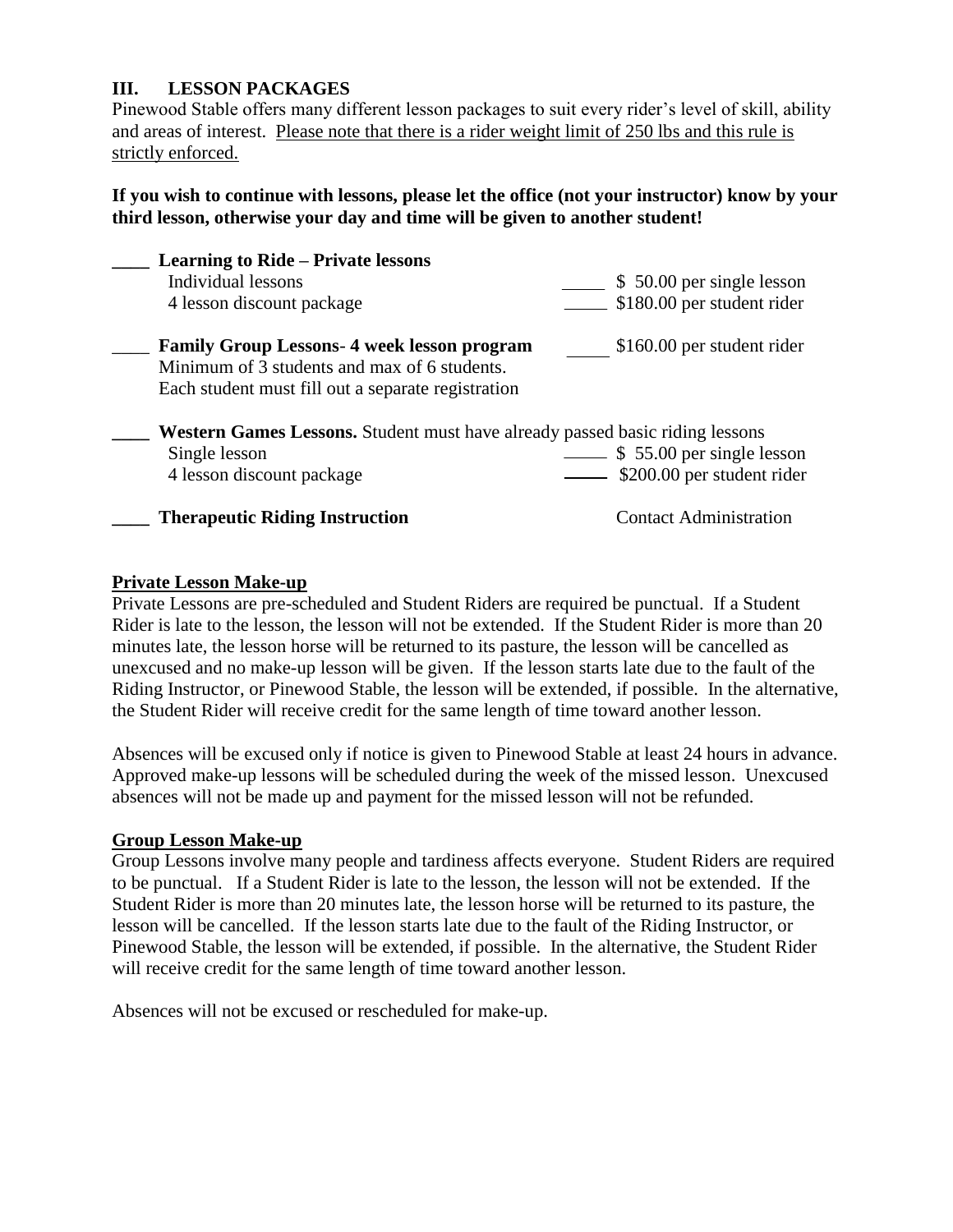#### **IV. CONDUCT POLICY FOR STUDENT RIDERS AND THEIR GUESTS DURING LESSONS.**

**Disciplinary Policy.** Pinewood Stable reserves the right to discipline a Student Rider or guest, according to its stated procedure outlined below. If disciplinary actions are required, the lesson payments will not be refunded.

#### **Conduct**.

The following conduct will not be tolerated.

- Arguing with or disobeying the Riding Instructor;
- Disrespect to the Riding Instructor:
- Abuse or mistreatment of a horse or other Pinewood Stable animal;
- Disruption or interference with another Student Rider's lesson;
- Unsafe conduct that puts the Student Rider or another person's safety in danger;
- Disrespectful behavior toward others, including inappropriate actions or language.
- Intentional violation of Pinewood Stable's General Rules. (see General Rules below)

#### **Warning Policy.**

Pinewood Stable and its Riding Instructors will give Student Riders two warnings only. Following the first offense, the Student Rider will be dismounted from the horse and issued a warning. Following a second offense, the Student Rider will be dismounted, dismissed from the lesson and issued a warning. A third offense will result in suspension of further lessons.

Guests of the Student Rider are subject to the same warning policy.

### **V. GENERAL RULES**

- 1. Only the Student Rider and his/her Riding Instructor are allowed to be in the outside arenas, lesson areas or round pen during the lesson. Guests are invited to watch the lesson from the lawn outside the lesson areas. Guest may watch in the indoor arena while seated.
- 2. Coaching or instruction from anyone other than the Riding Instructor will not be allowed. A Student Rider can only take direction from one person at a time. Please let us do our job.
- 3. No loud noises during the lesson. This includes loud talking, laughing, calling to the Student Rider, slamming car doors, horns, fast driving, etc. Horses do startle from unexpected noises and we want to keep our Student Riders and Riding Instructors safe.
- 4. Do not use umbrellas, flash cameras or noisy electronics while horses are present.
- 5. Do not bring pets to Pinewood Stable during a lesson. Horses are instinctively prey animals and many are wary of strange dogs regardless of the dog's size. You will be asked to bring the pet home.
- 6. Keep young children quiet. No games involving fast movements, loud noises or balls.
- 7. Do not climb or stand on gates, panels, fences or other facility property.
- 8. Park in designated parking areas only. Do not park on the grass.
- 9. Do not enter any pastures, the barn or tack room without a Pinewood Stable representative with you.
- 10. Smoking anywhere on Pinewood Stable property is prohibited.
- 11. Do not bring alcoholic beverages onto Pinewood Stable property.
- 12. Respect other people's property. Please don't touch Pinewood Stable boarders' horses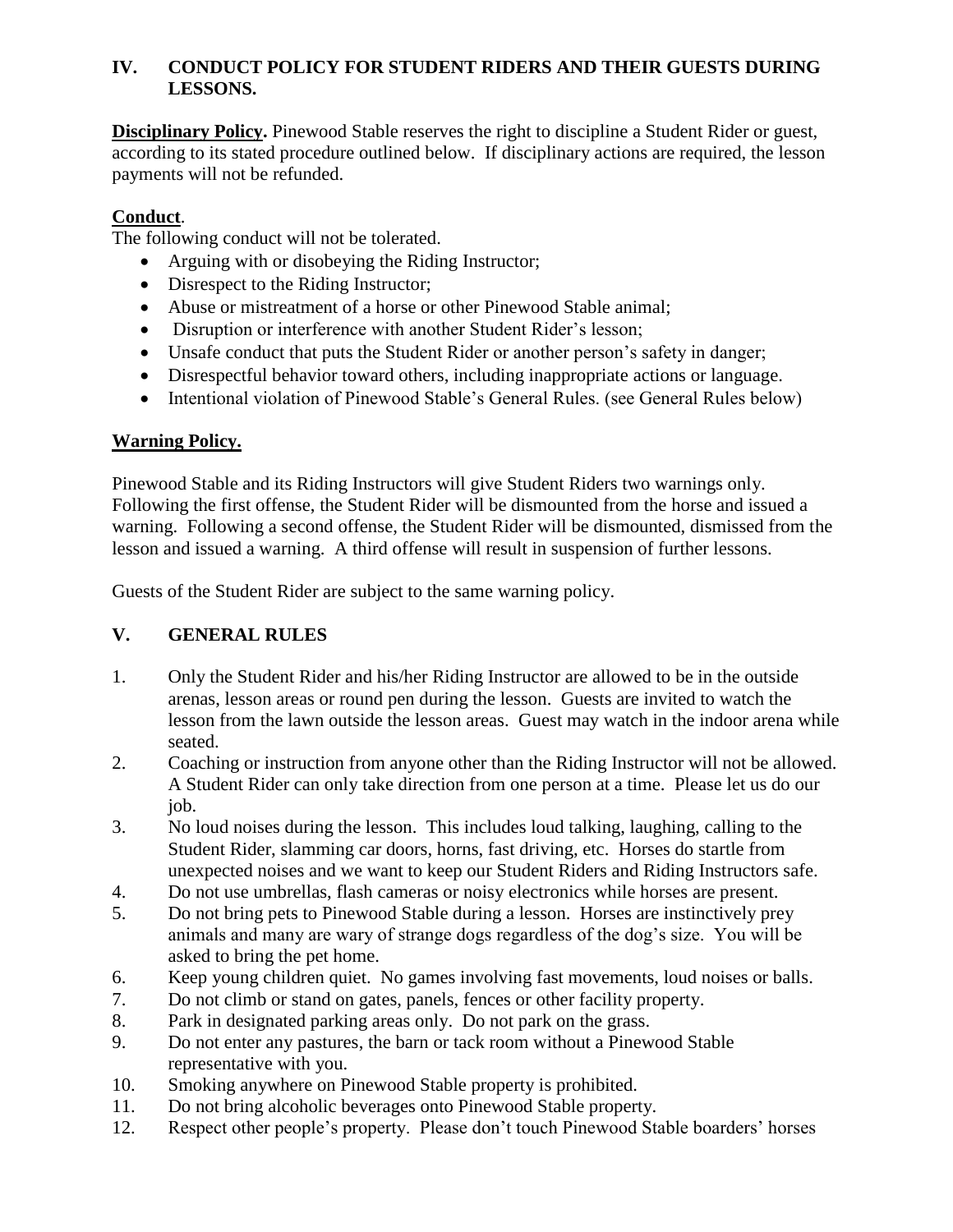#### and tack . **RELEASE AND WAIVER OF LIABILITY, ASSUMPTION OF RISK AND INDEMNITY AGREEMENT**

| READ THIS AGREEMENT CAREFULLY BEFORE SIGNING IT. YOUR SIGNATURE INDICATES YOU<br>UNDERSTAND IT AND AGREE TO ITS TERMS. BY SIGNING THIS AGREEMENT, YOU ARE GIVING UP<br>CERTAIN LEGAL RIGHTS, INCLUDING THE RIGHT TO SUE OR RECOVER DAMAGES IN CASE OF INJURY,<br>DEATH OR PROPERTY DAMAGES, FOR ANY REASON, INCLUDING BUT NOT LIMITED TO ACTS OF THE                                                                                                                                                                                                           |                                                 |  |  |  |            |
|----------------------------------------------------------------------------------------------------------------------------------------------------------------------------------------------------------------------------------------------------------------------------------------------------------------------------------------------------------------------------------------------------------------------------------------------------------------------------------------------------------------------------------------------------------------|-------------------------------------------------|--|--|--|------------|
| STABLE, ITS OWNER, EMPLOYEES AND AGENTS (THE "RELEASEES").                                                                                                                                                                                                                                                                                                                                                                                                                                                                                                     |                                                 |  |  |  |            |
|                                                                                                                                                                                                                                                                                                                                                                                                                                                                                                                                                                | [Print First and Last Name] , represent myself. |  |  |  |            |
|                                                                                                                                                                                                                                                                                                                                                                                                                                                                                                                                                                |                                                 |  |  |  |            |
|                                                                                                                                                                                                                                                                                                                                                                                                                                                                                                                                                                |                                                 |  |  |  | [Zip Code] |
| In consideration for allowing me to handle and ride a horse and on behalf of myself, or my personal representatives, heirs, next-of-<br>kin, spouse and assigns, I HEREBY:                                                                                                                                                                                                                                                                                                                                                                                     |                                                 |  |  |  |            |
| 1. Acknowledge that a horse may, without warning or any apparent cause, buck, stumble, fall, rear, bite, kick, run, make<br>unpredictable movements, spook, jump obstacles, step on a person's feet, push or shove a person, and saddles or bridles may<br>loosen or break - all of which may cause the rider to fall or be jolted, resulting in serious injury or death.                                                                                                                                                                                      |                                                 |  |  |  |            |
| 2. Acknowledge that horseback riding is an inherently dangerous activity and involves risks that may cause serious injury and<br>in some cases death, because of the unpredictable nature and irrational behavior of horses, regardless of their training and past<br>performance.                                                                                                                                                                                                                                                                             |                                                 |  |  |  |            |
| 3. Voluntarily assume the risk and danger of injury or death inherent I the use of the horse, equipment and gear provided to<br>me by Pinewood Stable.                                                                                                                                                                                                                                                                                                                                                                                                         |                                                 |  |  |  |            |
| 4. Release, discharge and agree not to sue Pinewood Stable and/or any of its owners, employees or agents (hereinafter, the<br>"Releasees"), for any loss, liability, damages, or cost whatsoever arising out of or related to any loss, damage, injury or death to<br>my person or property.                                                                                                                                                                                                                                                                   |                                                 |  |  |  |            |
| 5. Release the Releasees from any claim that such Releasees are or may be negligent in connection with my riding ability or<br>experience, including but not limited to training or selection of horses, maintenance, care, fit or adjustment of saddles or bridle<br>instruction or riding skills or leading and supervising riders.                                                                                                                                                                                                                          |                                                 |  |  |  |            |
| 6. Indemnify, and save and hold harmless Pinewood Stable, its riding instructors, its employees and agents from and against any<br>loss, liability, damage or cost they may incur arising out of or in any way connected with either my use or my minor child's use<br>of the horse and any equipment provided or any acts or omissions of its riding instructors or other employees or agents.                                                                                                                                                                |                                                 |  |  |  |            |
| 7. The Undersigned expressly agrees that the foregoing release and waiver of liability, assumption of risk and indemnity<br>agreement is governed by the State of Minnesota and is intended to be as broad and inclusive as is permitted by Minnesota<br>law, and that in the event ay portion of this agreement is determined to be invalid, illegal, or unenforceable, the validity, legality<br>and enforceability of the balance of the agreement shall not be affected or impaired in any way and shall continue I full legal<br>force and effect.        |                                                 |  |  |  |            |
| 8. Acknowledge that this document is a contract and agree that if a lawsuit is filed against Pinewood Stable or it owners, agents,<br>riding instructors or employees for any injury or damage in breach of this contract, the Undersigned will pay all attorney's fees<br>and costs incurred by Pinewood Stable in defending such an action.                                                                                                                                                                                                                  |                                                 |  |  |  |            |
| 9. State that I am not physically incompetent to participate in horse riding activities. I am not pregnant, or have a history of<br>epileptic seizures, heart condition or any other medical condition that could be affected by horseback riding.                                                                                                                                                                                                                                                                                                             |                                                 |  |  |  |            |
| I have read this entire Release of Liability Document. I understand it is a promise not to sue and to release Pinewood Stable, it's<br>owners, riding instructors, employees and agents for all claims. I have made a free and deliberate choice to sign this Release and<br>Waiver as a condition to Pinewood Stable allowing me to ride or handle a horse. I have concluded that the risks involved and the<br>release and waiver of liability is worth the opportunity to take horse riding lessons and the pleasure of the horseback riding<br>experience. |                                                 |  |  |  |            |

[Date] [Signature]

\_\_\_\_\_\_\_\_\_\_\_\_\_\_\_\_\_\_\_\_\_\_\_\_\_\_ \_\_\_\_\_\_\_\_\_\_\_\_\_\_\_\_\_\_\_\_\_\_\_\_\_\_\_\_\_\_\_\_\_\_\_\_\_\_\_\_\_\_\_\_\_\_\_\_\_\_\_